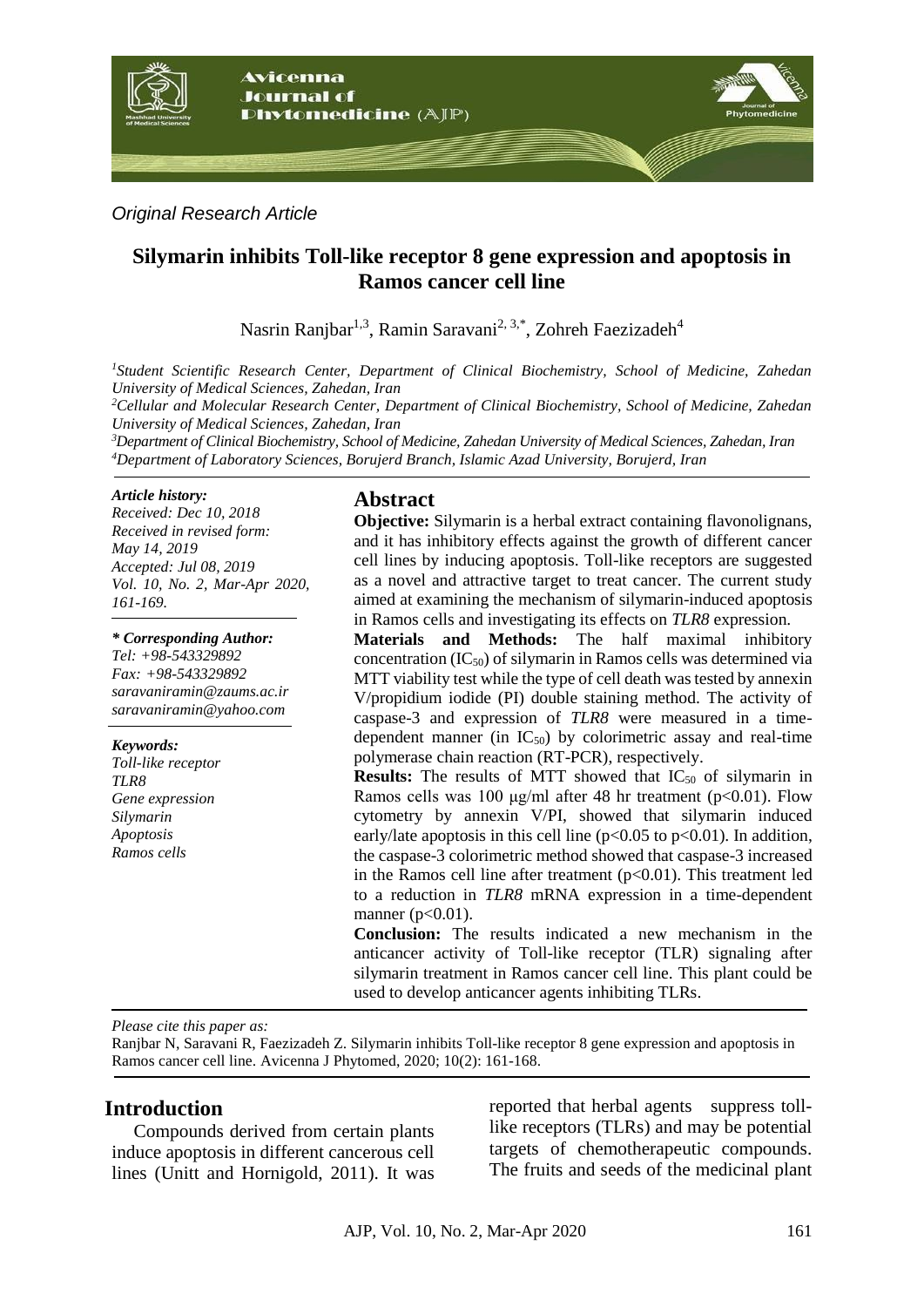*Silybum marianum* L., are used to obtain a bioactive extract named silymarin, which mainly contains silibinin and partially silibinin stereoisomers [\(Ramasamy and](#page-7-0)  [Agarwal, 2008;](#page-7-0)[Wen et al., 2008\)](#page-8-1). Extensive studies indicated strong chemopreventive and anticancer effects of silymarin on many types of cancers [\(Wen et al., 2008;](#page-8-1) [Tyagi et](#page-8-2)  [al., 2007\)](#page-8-2). There are more than 20 types of lymphatic system cancers. Burkitt lymphoma, a germinal center B-cellderived cancer, is an important human oncogene found more than three decades ago. This cancer, which is a form of non-Hodgkin's lymphoma, begins in immune cells called B-lymphocytes [\(Burkitt, 1958\)](#page-6-0). The most tenable hypothesis consistent with all the observed facts is that tumor formation results from interactions between some virus or viruses and a reticuloendothelial system altered by chronic and heavy infection by malarial or other parasites [\(Burkitt, 1969\)](#page-6-1).

TLRs are transmembrane pattern recognition receptors capable of recognizing generic pathogen-associated molecular patterns (PAMPs) [\(Barton and](#page-6-2)  [Kagan, 2009\)](#page-6-2). Their activation induces intracellular signaling pathways that result in the production of a variety of nuclear factor (NF)-kB-mediated cytokines (e.g. tumor necrosis factor) and type I interferon [\(Kawai and Akira, 2011\)](#page-7-1), which prevent cell death by expressing anti-apoptotic proteins such as Bcl-2 and induce chronic inflammation by producing cyclooxygenase-2 [\(Grimm et al., 2010;](#page-7-2) [Bowie and O'neill, 2000\)](#page-6-3). Humans have ten known functional TLRs, of which TLR 3, 7, 8, and 9 are expressed on intracellular vesicular membranes and are commonly involved in recognizing nucleic acids; *TLR8* detects viral single-stranded RNA [\(Kawai and Akira, 2006\)](#page-7-3). Recently, it was observed that TLRs are expressed in tumor cells [\(Sato et al., 2009\)](#page-7-4). The role of TLRs expression in tumor cells and its relationship with tumor development are exciting subjects in tumor immunity.

*TLR8* is activated in different cancers including cervical, pancreatic, and lung cancer cells [\(Zhang et al., 2014;](#page-8-3) [Cherfils-](#page-6-4)[Vicini et al., 2010a;](#page-6-4) [Grimmig, et al., 2015\)](#page-7-5). Cherfils-Vicin et al. reported that *TLR8* was expressed in human lung cancer cells, and PolyU (*TLR8* ligand) could upregulate Bcells lymphoma-2 (Bcl-2) and promote the survival of lung cancer cells. They also proposed that Bcl-2 plays a crucial role in autophagy and apoptosis pathways [\(Cherfils-Vicini et al., 2010b\)](#page-6-5). Therefore, *TLR8* is considered a key marker of tumor genesis and is a highly selective candidate to develop anti-proliferative and antimalignant agents. To date, there is no report on *TLR8* gene expression and the molecular mechanism involved in the antiproliferative effect of silymarin in Ramos (P53-mutant) cancer cell line. Also, there are data on mutations in the  $P_{53}$  that associated with malignancy condition such as proliferation, migration, and invasion

The current study aimed at examining the effect of silymarin on *TLR8* gene expression and induction of apoptosis in Ramos cancer cell line.

# **Materials and Methods**

### **Chemical reagents**

All the materials were of analytical grade. RPMI 1640 medium, trypan blue and trypsin were purchased from INOCLON (G. Innovative Biotech Co Inoclon), Iran). Fetal bovine serum (FBS). penicillin/streptomycin and amphotericin B were purchased from Gibco (Rockville, MD, USA). Annexin V/PI (propidium iodide), apoptosis detection kit was obtained from BioVision (San Francisco, CA, USA). 3-(4, 5-dimethylhiazol-2-yl)-2, 5-diphenyltetrazolium bromide (MTT) and dimethyl sulfoxide (DMSO) were purchased from Sigma-Aldrich (St. Louis, MO, USA). Reverse transcription kit and real-time PCR kit were purchased from TaKaRa Bio Inc. (Dalian, China).

### **Cell culture**

The P53-mutant Ramos cells (ATCC® Number: CRL-1596™; Organism: Homo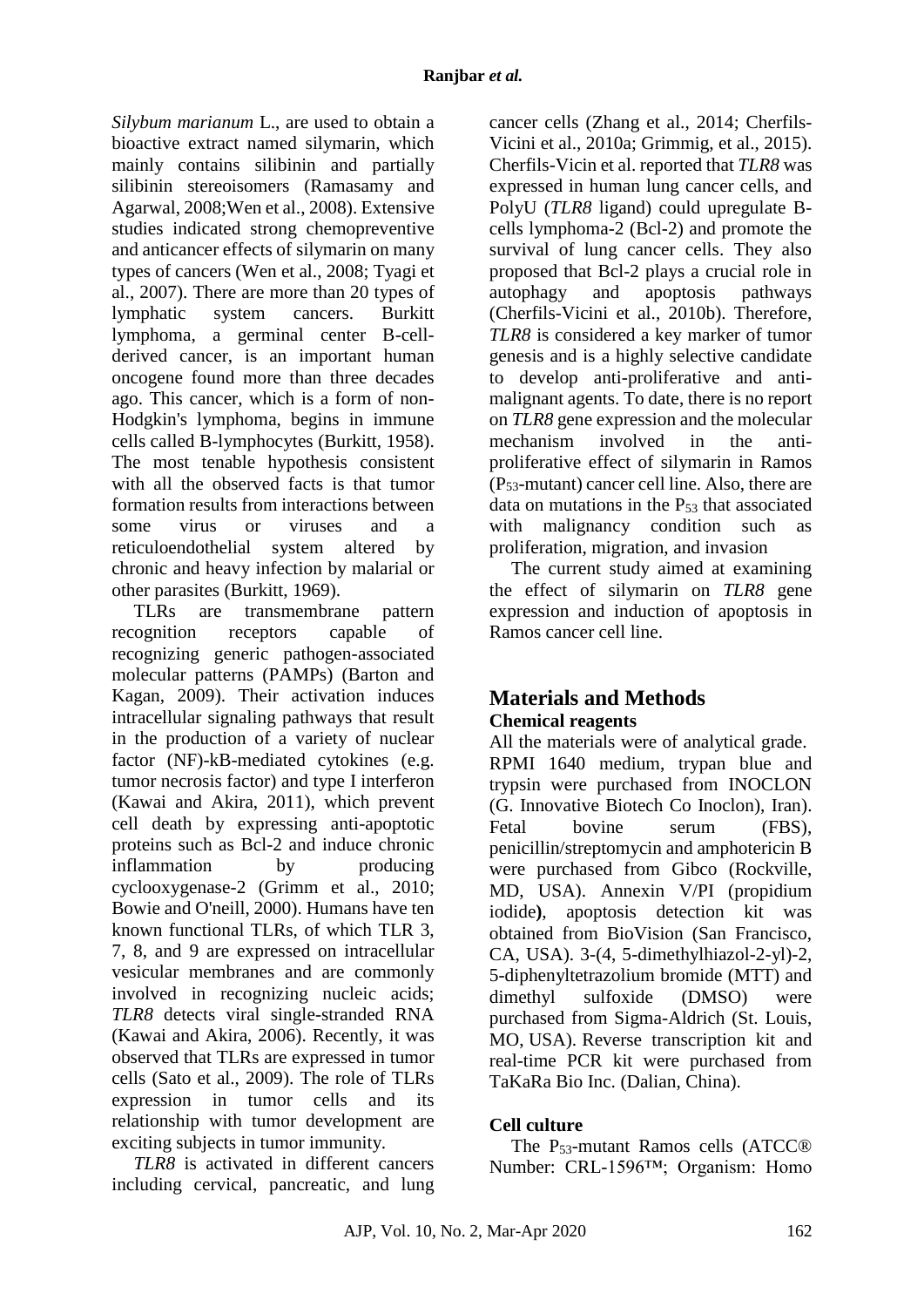sapiens, human; Cell Type: B lymphocyte; and Disease: Burkitt's lymphoma) were maintained in a medium that contained RPMI 1640 medium, fetal bovine serum (10%), penicillin (100 U/ml), and streptomycin (100  $\mu$ g/ml). The P<sub>53</sub>-mutant Ramos cell line was grown under cell culture conditions at 37°C, with 95% humidity, with an atmosphere of 5% CO<sub>2</sub>.

# **MTT viability assay**

To evaluate the cytotoxic effects of silymarin on Ramos cell line, cells were plated at a density of  $6\times10^3$  cell/well in a 96-well plate and exposed to various concentrations of silymarin (0, 25, 50, 75 and 100 μg/ml) for 24, 48 and 72 hr. Then, the viability of the cells was measured by MTT assay. Briefly, after the aforementioned periods, 20 μl of MTT dye was added and the solution was incubated at 37°C for 3 hr. Then, 200 μl of dimethyl sulfoxide (DMSO) was added and the solution was placed in a dark box for 15 min. Finally, all the plates were read at 570 nm wavelength using a microplate reader (Stat Fax 2100; Awareness Technology, Los Angeles, CA, USA).

### **Flow cytometry assay using annexin V/PI staining**

Apoptosis was detected using annexin/PI staining kit. Ramos cells were seeded  $(1 \times 10^5 \text{ cell/well})$  in 6-well plates and incubated for 12 hr before treatment with increasing concentrations of silymarin. After 48 hr of treatment, both treated and untreated cells were trypsinized, washed with cold phosphate-buffered saline (PBS), and resuspended in PBS. Apoptosis was measured using an annexin V/PI double staining kit (BioVision, San Francisco, CA, USA). According to the manufacturer's instructions, first of all, the cell pellets were stained with 250 μl 1X binding buffer and later, incubated with 2.5 µl annexin V for 15 min in the dark at room temperature. Before analysis, 2.5 µl of propidium iodide (PI) was added and incubated for 10 min. Finally, the working solution (1000 µl) was added to the samples before analysis by a

fluorescence-activated cell sorting (FACS) cytometer (BD Biosciences, San Jose, CA, USA).

# **Caspase-3 activity**

Caspase-3 activity was measured according to the manufacturer's instructions using colorimetric Assay Kits (R&D systems Co. Germany). Briefly, cells were treated with silymarin (IC50) at different times (0 [control], 6, 12 and 24 hr); next, cells were washed twice in cold PBS and lysed using lysis buffer for 10 min. Then, cells were centrifuged at 10000 g for 10 min and then 50 µl reaction buffer and 5 µl of caspase-3 substrate were added to supernatants and incubated at 37°C for 1 hr. The results of absorbance as measured by a microplate reader (Stat Fax 2100; Awareness Technology, Los Angeles, CA, USA) at 405 nm wavelength are expressed as fold changes of caspase-3 activity in treated cells divided by the caspase-3 activity of adjacent untreated cells.

# *TLR8* **mRNA expression**

Cells at a density of  $12\times10^4$  cells/well were seeded in 96-well plates and then they were incubated without or with silymarin (IC50) at different times (0 [control], 4, 8, 12, 24, and 48 hr) and RNAs were extracted by RNX (SinaClon, Tehran, Iran). After synthesis of cDNAs by reverse transcription kit (TAKARA Bio Inc. Dalian, China) based on the extracted RNAs, the mRNA expression levels of *TLR8* gene were evaluated by real-time PCR (Applied Biosystems, Foster City, CA, USA) using specific primers for both target genes [*TLR8* mRNA] and *GAPDH* used as housekeeping gene (Table 1).

# **Statistical analysis**

All data were analyzed by IBM SPSS statistics version 22 (SPSS Inc., Chicago, IL, USA). To compare data, One-way analysis of variance (ANOVA) with the Dunnett's test was used. A p-value of less than 0.05 was considered statistically different.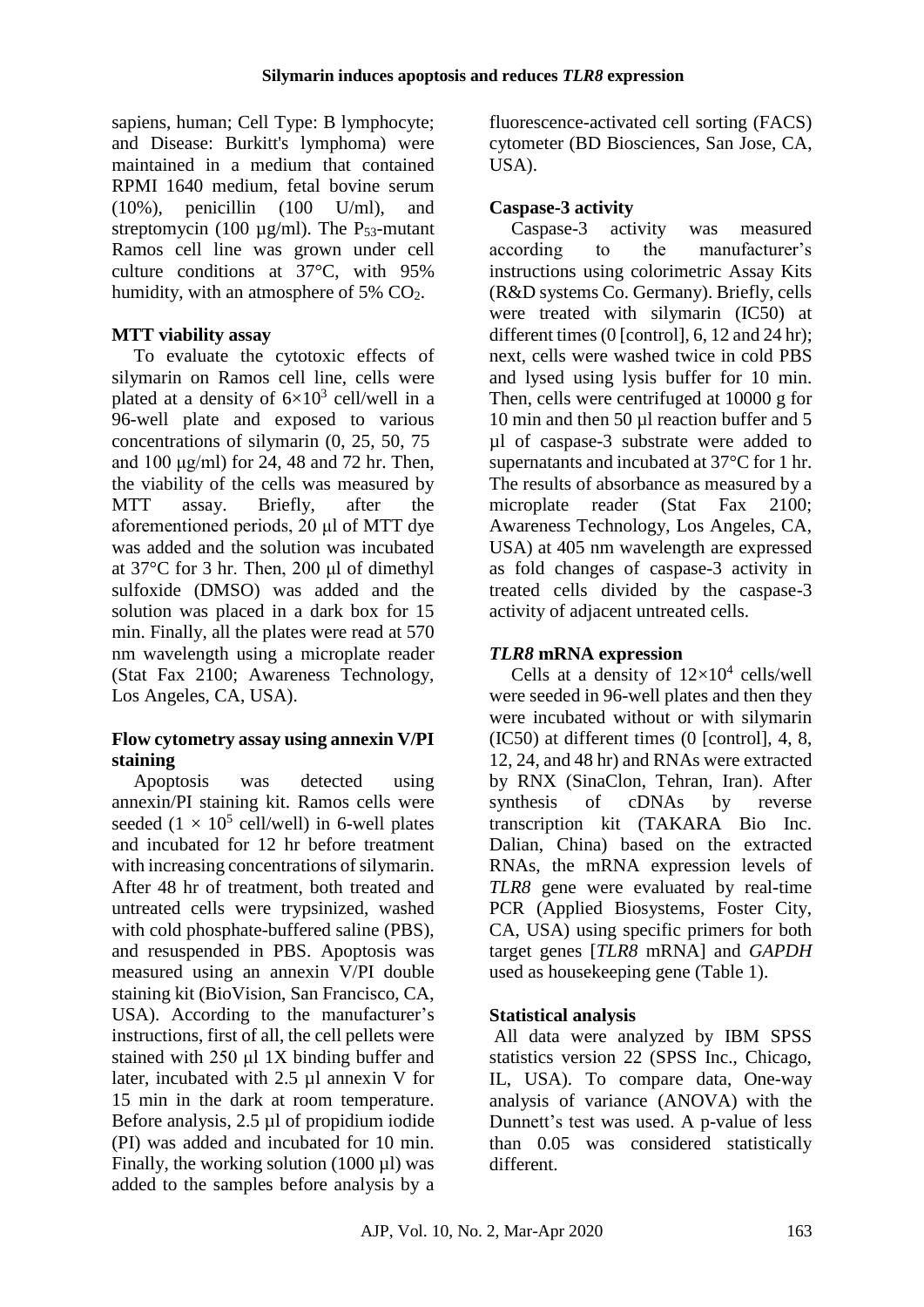Table 1. Sequences of the primer pairs for *TLR8* and reference gene.

| Target<br>name | Amplicon<br>length | Primer sequence forward<br>Primer sequence reverse      |
|----------------|--------------------|---------------------------------------------------------|
| TLR8           | 184 bp             | 5'CAGAGCATCAACCAAAGCAA3'<br>5'GCTGCCGTAGCCTGAAATA3'     |
| GAPDH          | 150 <sub>bp</sub>  | 5'GAGCCACATCGCTCAGACAC3'<br>5'CATGTAGTTGAGGTCAATGAAGG3' |

#### **Results**

#### **Anti-proliferative effect of silymarin on human Ramos cancer cells**

The effect of silymarin on the Ramos cell line was examined. The cells in different concentrations of silymarin and at different times were exposed, the cell line viability was examined by using an MTT assay. The most significant inhibitory effects of silymarin in Ramos cancer cell line were 69±4.5%, 50±2.1% and 19±1.5 at concentration 100 µg/ml after treatment for 24, 48 and 72 hr, respectively. Concentration of 100 μg/ml at time 48hr revealed decreased growth by 50% in Ramos cancer cell line  $(p<0.01)$ . Figure 1 shows the results of MTT in cancer cell line.



Figure 1. Effects of silymarin on suppression of Ramos cell growth. Cells were exposed for 24, 48 and 72 hr to different concentrations of silymarin, and cell proliferation was examined by MTT assay. This compound decreased cell proliferation in timeand dose-dependent fashions. \*\*p<0.01 show significant differences compared to control cells.

#### **Detection of apoptosis by flow cytometry**

To study whether silymarin induced apoptosis in the cell line, both treated and untreated Ramos cells were double-stained

with annexin V-FITC/PI; then, cells were analyses by flow cytometry. The obtained results showed a significant increase in the percentage of both early and late apoptosis in a concentration-dependent manner (p<0.05 to p<0.01); Figures 2 and 3).



Figure 2. Flow cytometric evaluation of apoptosis in Ramos cells after 48 hr treatment with silymarin by staining with annexin-V and propidium iodide (PI). Both early and late apoptosis were increased in cells in comparison with untreated cell line.  $\text{*p}<0.05$  and \*\*p<0.01 show significant differences compared to control cells.

#### **Caspase-3 activation assay**

To examine the role of caspase-3 in silymarin*-*induced apoptosis, the activity of caspase-3 was measured. Treatment of Ramos cancer cells with 100 µg/ml of silymarin markedly increased the activity of caspase-3 in a time-dependent manner  $(p<0.05$  to  $p<0.01$ ). Figure 4 shows Colorimetric assay of caspase-3 activity in cancer cell line.

#### **RT- PCR assay**

The expression levels of TLR8 were examined by real-time RT-PCR using SYBR Green in Ramos cancer cells. As shown in Figure 5, TLR8 mRNAs in cancer cell line was detected, and also the effects of silymarin on expression of the TLR8 gene was performed at different times (o[control], 4, 8, 12, 24 and 48 hr). The results show that TLR8 gene expression level decreased significantly in Ramos cancer cell line in the presence of silymarin (100µg/ml) in comparison to untreated cells  $(p<0.01)$ .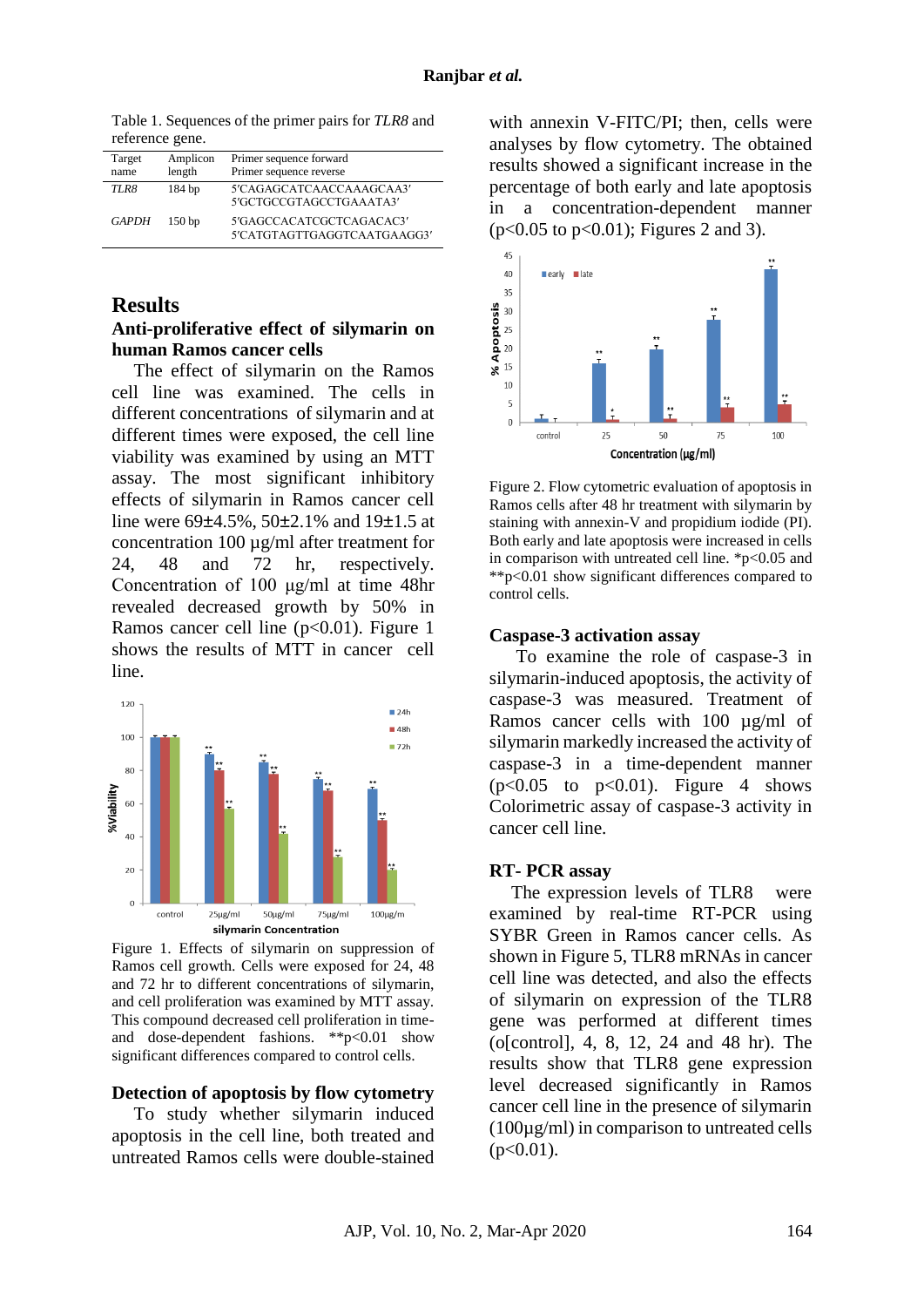#### **Silymarin induces apoptosis and reduces** *TLR8* **expression**



Figure 3. Silymarin induced apoptosis in Ramos cell line. Cells were treated with different concentrations of silymarin (0 [control], 25, 50, and 100 µg/ml). After 48 hr of treatment, Ramos cells were stained with annexin/PI. All measurements done by flow-cytometry were performed independently in triplicates per experimental point, and representative results are shown.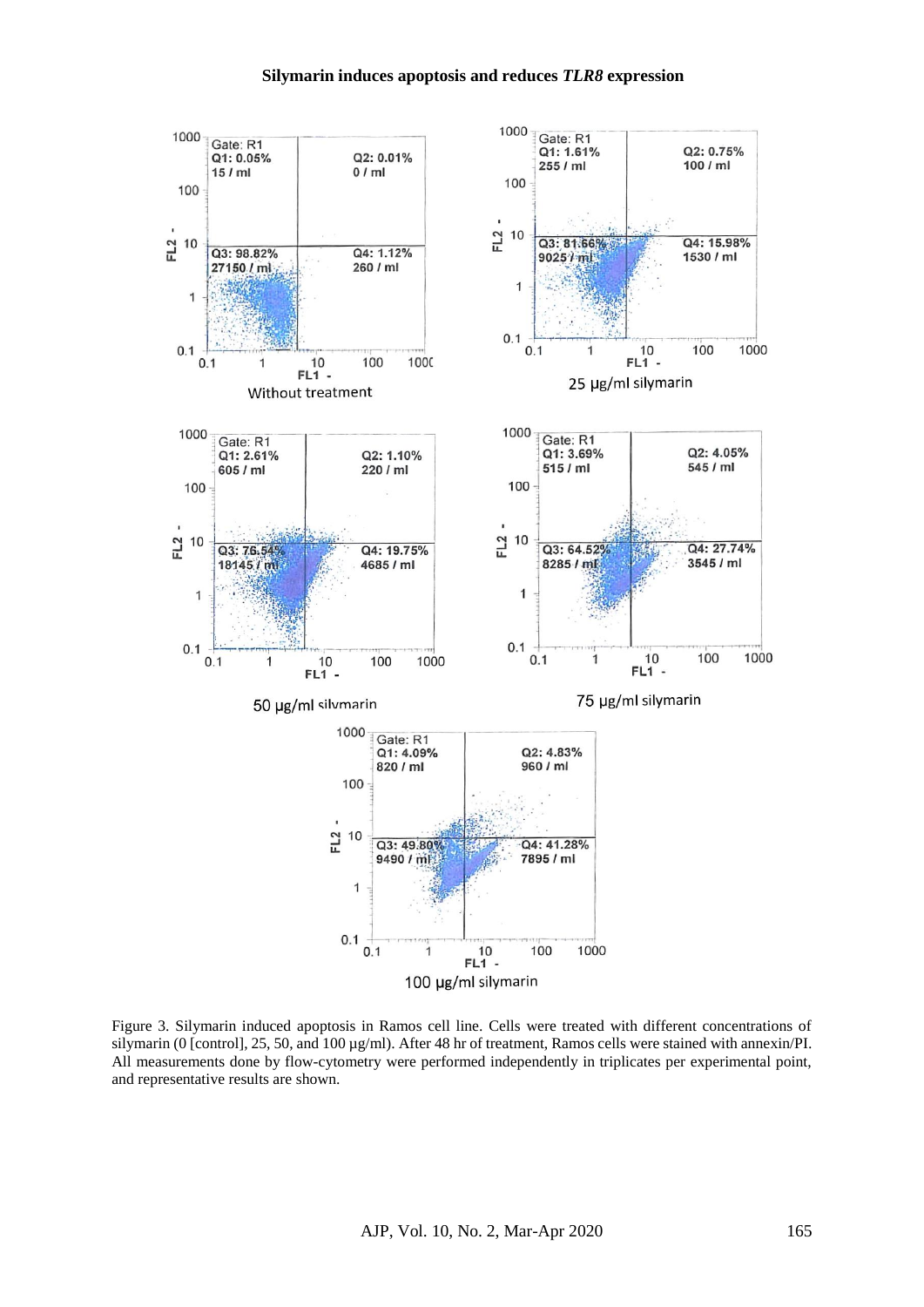

Figure 4. Colorimetric assay of caspase-3 activity after treatment with silymarin 100 μg/ml. Activity of caspase-3 was enhanced in Ramos cancer cells. \*p< 0.05 and  $*p<0.01$  show significant differences compared to control cells.



Figure 5. Real-time RT -PCR analysis of TLR8 mRNA expression on human Ramos cancer cell line following silymarin (100 μg/ml) treatment in different times. \*\*p<0.01 show significant differences compared to control cells.

#### **Discussion**

The current study focused on the effect of silymarin on *TLR8* expression inhibition, cell viability, and induction of apoptosis in Ramos cancer cell line. The results of the current study showed a significant positive correlation between Ramos cancer cell line with silymarin and reduced expression of *TLR8* and apoptosis in a concentration- and time-dependent fashion; silymarin also increased caspase-3 activity.

Silymarin is composed of several flavonolignans including silybin A, silybin B, isosilybin, and silychristin. The main components of *Silybum marianum* such as polyphenolic fraction and silybin have significant antioxidant and cytoprotective effects [\(Křen and Walterova, 2005;](#page-7-6) [Pradhan and Girish, 2006\)](#page-7-7). Previous investigations showed that silymarin induces apoptosis in different cell lines such as HepG2 [\(Ramakrishnan et al., 2009\)](#page-7-8), PC-3 [\(Deep et al., 2008\)](#page-7-9), C33A, HeLa [\(Huang et al., 2005;](#page-7-10) [Yu et al., 2012\)](#page-8-4), and FaDu cell line, as well as oral cancer [\(Su et](#page-7-11)  [al., 2013\)](#page-7-11). So far, extensive studies demonstrated that herbal compounds could inhibit inflammatory responses by the modulation of TLRs [\(Romano et al., 2013\)](#page-7-12) and finally, induce apoptosis [\(Marx, 2004;](#page-7-13) [Kelly et al., 2006\)](#page-7-14). TLRs play a pivotal role to maintain tissue homeostasis by regulating tissue repair and inflammatory responses to injuries [\(Chuang and Ulevitch,](#page-7-15)  [2000\)](#page-7-15).

Through activating the NF-kB pathway, TLRs play an essential role in inflammatory processes [\(Grimmig et al., 2015\)](#page-7-5). Thus, targeting TLRs should be considered a potential strategy to treat cancers [\(Grimmig](#page-7-5)  [et al., 2015\)](#page-7-5). *TLR8* gene is mapped to chromosome Xp22 [\(Wang et al., 2008\)](#page-8-5). Recently, overexpression of *TLR8* was reported in a variety of tumor cells [\(Pradere](#page-7-16)  [et al., 2014;](#page-7-16) [Rivlin et al., 2011\)](#page-7-17) such as pancreatic cancer [\(Grimm et al., 2010\)](#page-7-2). Previous studies demonstrated that the expression levels of *TLR7*/*TLR8* genes were associated with colorectal cancer (tumor progression) and that survival rate was lower among patients with *TLR7/TLR8*  overexpression [\(Grimm et al., 2010\)](#page-7-2). Mutations in the *P<sup>53</sup>* gene are observed in almost 10% of hematopoietic malignancies [\(Brosh and Rotter, 2009\)](#page-6-6). Also,  $P_{53}$ -mutant cells show different results on growth inhibition as compared with wild-type  $P_{53}$ [\(Farrell et al., 1991\)](#page-7-18). On the other hand, studies revealed that binding to human papillomavirus 16 E6 oncoproteins leads to rapid proteolytic degradation of  $P_{53}$  and induces the ubiquitin pathway in cells. However, Ramos cells are resistant to E6 directed degradation and are Epstein-Barr virus-negative (EBV-negative). Also, these cells express high levels of TLR8 and could be used as a suitable model to investigate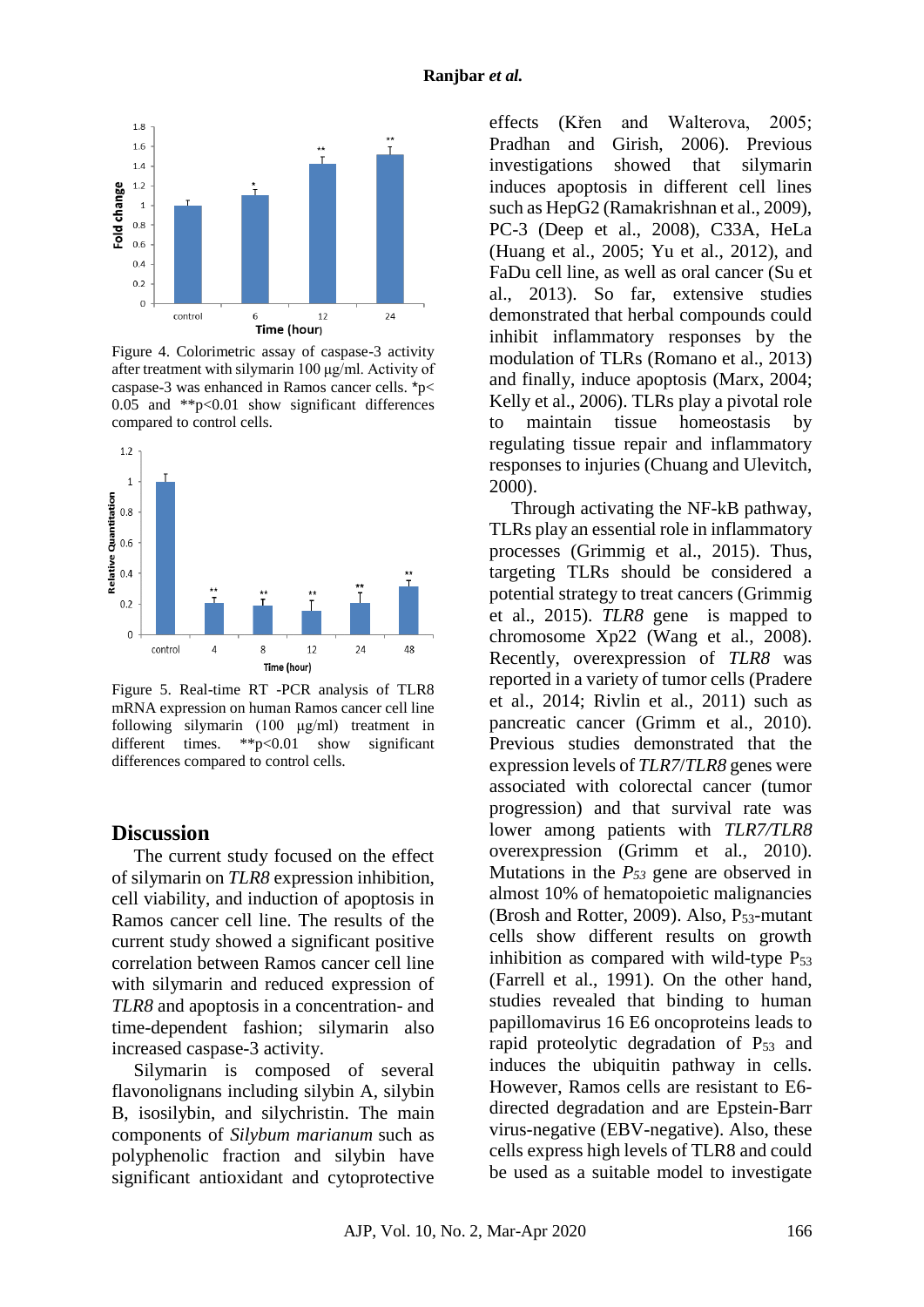the functions and mechanisms of TLRs in *in vitro* studies [\(Vousden et al., 1993\)](#page-8-6). However, mutant P<sup>53</sup> downstream signaling pathway is not clear because there are different P53-mutant variants [\(Rivlin et al.,](#page-7-17)  [2011\)](#page-7-17). TLRs ligand binding induces myeloid differentiation primary response 88 (MYD88) adapter molecules, which leads to the activation of mitogen-activated protein kinase (MAPK) signaling pathway, and in turn, inhibition of apoptosis via expression of anti-apoptotic proteins such as Bcl-2 [\(Grimm et al., 2010;](#page-7-2) [Bowie and](#page-6-3)  [O'neill, 2000\)](#page-6-3). In the current study, it was observed that different concentrations (25– 100 µg/ml) of silymarin induce apoptosis in Ramos cell line (P53-mutant).A study revealed that silymarin induces apoptosis and causes drug sensitivity in anaplastic lymphoma cells [\(Molavi et al., 2016\)](#page-7-19). It is also reported that silymarin induces apoptosis in silymarin-treated K562 cells [\(Faezizadeh et al., 2012\)](#page-7-20).

Caspase-3 plays a vital role to induce apoptosis [\(Hussein, 2005\)](#page-7-21). The activation of caspase-3 from its zymogen form (procaspase-3) is probably triggered through two mechanisms including the release of cytochrome c (intracellular way) and activation of caspase-8 (extracellular way) [\(Wang et al., 1999\)](#page-8-7). Induction of apoptosis is considered an anti-cancer mechanism for many bio-active agents. *Epimedium* contains Icariin, the hydrolytic product of which exhibits induction of cell apoptosis by activation of caspases in human Raji Burkitt lymphoma and P3HR-1 cell line [\(Li et al., 2014\)](#page-7-22). The application of plant compounds, particularly silymarin, as chemotherapeutic compounds for cancers is recommended since they do not impose any adverse effects on normal lymphocytes [\(Agarwal et al., 2006;](#page-6-7) [Shanmugam et al.,](#page-7-23)  [2011\)](#page-7-23). Therefore, targeting TLRs could be a promising strategy to expand anticancer agents.

In summary, the current study data indicated downregulation of *TLR8*  expression after silymarin treatment in Ramos cancer cells. It was also discovered

that silymarin effectively suppressed cell proliferation, induced apoptosis in Ramos cancer cells in a concentration-dependent fashion, and caused activation of caspase-3. Ultimately, according to the obtained results, TLR8 signaling may be a potential target for Burkitt lymphoma therapy.

### **Acknowledgment**

This paper was based on the MSc. Thesis of Nasrin Ranjbar (grant No. K/92); Zahedan University of Medical Sciences provided the fund.

### **Conflicts of interest**

The authors have declared that there is no conflict of interest.

# **References**

- <span id="page-6-7"></span>Agarwal R, Agarwal C, Ichikawa H, Singh RP, Aggarwal BB. 2006. Anticancer potential of silymarin: from bench to bed side. Anticancer Res*,* 26: 4457-4498.
- <span id="page-6-2"></span>Barton GM, Kagan JC. 2009. A cell biological view of Toll-like receptor function: regulation through compartmentalization. Nat. Rev. Immunol, 9:535-542.
- <span id="page-6-3"></span>Bowie A, O'neill L. 2000. The interleukin-1 receptor/Toll-like receptor superfamily: signal generators for pro-inflammatory interleukins and microbial products. J Leukoc Biol, 67: 508-514.
- <span id="page-6-6"></span>Brosh R, Rotter V. 2009. When mutants gain new powers: news from the mutant p53 field. Nat Rev Cancer*,* 9: 701.
- <span id="page-6-0"></span>Burkitt D. 1958. A sarcoma involving the jaws in African children. Br J Surg*,* 46:218-23.
- <span id="page-6-1"></span>Burkitt DP. 1969. Etiology of Burkitt's lymphoma—an alternative hypothesis to a vectored virus[. J Natl Cancer Inst,](https://www.ncbi.nlm.nih.gov/pubmed/?term=Etiology+of+Burkitt%27s+lymphoma%E2%80%94an+alternative+hypothesis+to+a+vectored+virus) 42: 19-28.
- <span id="page-6-4"></span>Cherfils-vicini J, Platonova S, Gillard M, Laurans L, Validire P, Caliandro R, Magdeleinat P, Mami-chouaib F, Dieunosjean MC, Fridman WH. 2010a. Triggering of TLR7 and TLR8 expressed by human lung cancer cells induces cell survival and chemoresistance. [J Clin Invest](https://www.ncbi.nlm.nih.gov/pubmed/?term=Triggering+of+TLR7+and+TLR8+expressed+by+human+lung+cancer+cells+induces+cell+survival+and+chemoresistance)*,*  $120 \cdot 1285$
- <span id="page-6-5"></span>Cherfils-vicini J, Platonova S, Gillard M, Laurans L, Validire P, Caliandro R, Magdeleinat P, Mami-chouaib F, Dieunosjean MC, Fridman WH. 2010b.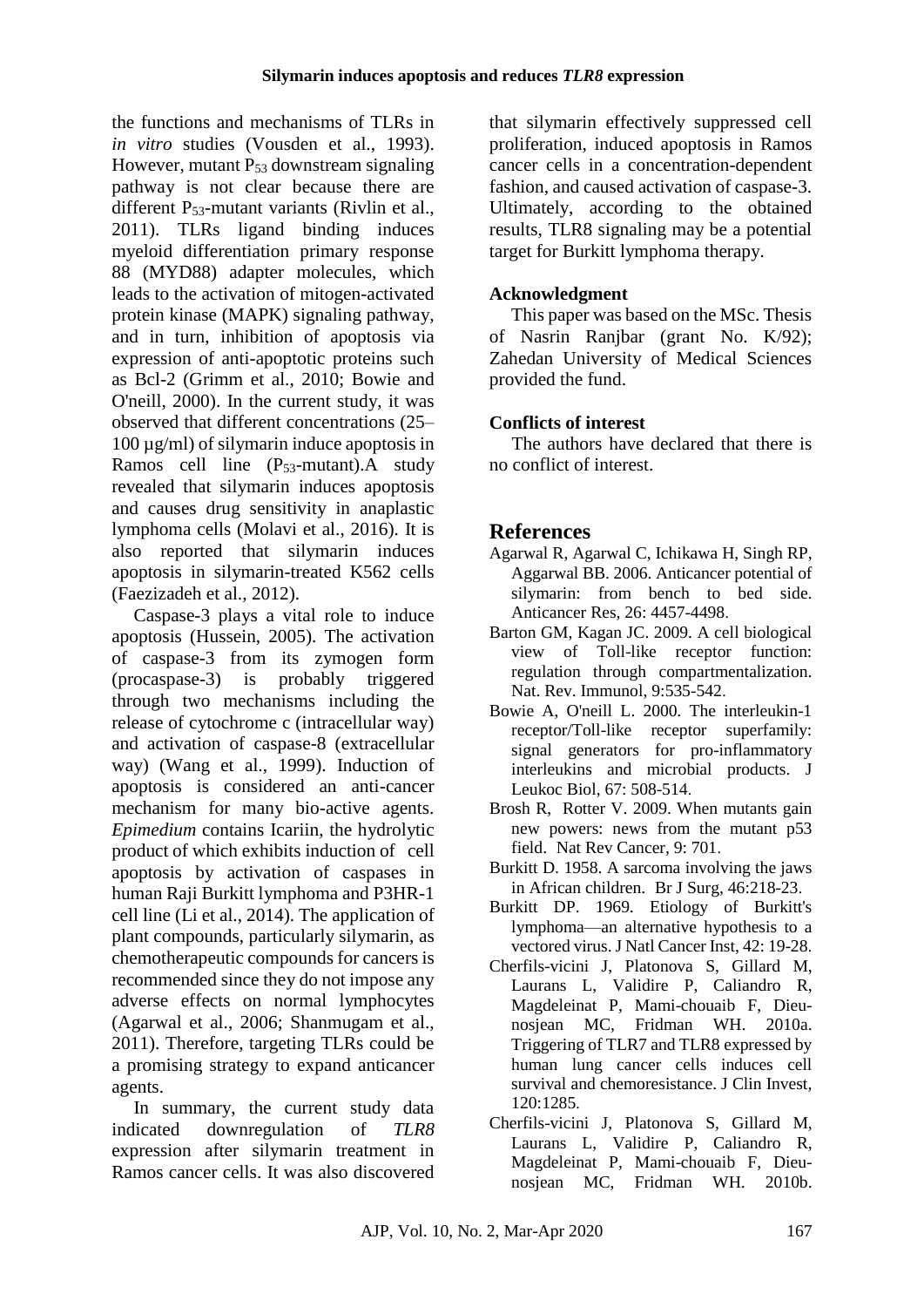Triggering of TLR7 and TLR8 expressed by human lung cancer cells induces cell survival and chemoresistance. [J Clin Invest,](https://www.ncbi.nlm.nih.gov/pubmed/?term=Triggering+of+TLR7+and+TLR8+expressed+by+human+lung+cancer+cells+induces+cell+survival+and+chemoresistance) 120:1285-1297.

- <span id="page-7-15"></span>Chuang TH, Ulevitch RJ. 2000. Cloning and characterization of a sub-family of human toll-like receptors: hTLR7, hTLR8 and hTLR9. [Eur Cytokine Netw](https://www.ncbi.nlm.nih.gov/pubmed/?term=Cloning+and+characterization+of+a+sub-family+of+human+toll-like+receptors%3A+hTLR7%2C+hTLR8+and+hTLR9)*,* 11: 37.
- <span id="page-7-9"></span>Deep G, Oberlies NH, Kroll DJ, Agarwal R. 2008. Identifying the differential effects of silymarin constituents on cell growth and cell cycle regulatory molecules in human prostate cancer cells. Int J Cancer*,* 123: 41- 50.
- <span id="page-7-20"></span>Faezizadeh Z, Mesbah-namin SAR, Allameh A. 2012. The effect of silymarin on telomerase activity in the human leukemia cell line K562. Planta Med*,* 78, 899-902.
- <span id="page-7-18"></span>Farrell PJ, Allan GJ, Shanahan F, Vousden K, Crook T. 1991. p53 is frequently mutated in Burkitt's lymphoma cell lines. EMBOJ*,* 10: 2879-2887.
- <span id="page-7-2"></span>Grimm M, Kim M, Rosenwald A, Heemann U, Germer CT, Waaga-gasser AM, Gasser M. 2010. Toll-like receptor (TLR) 7 and TLR8 expression on CD133+ cells in colorectal cancer points to a specific role for inflammation-induced TLRs in tumourigenesis and tumour progression. Eur J Cancer*,* 46: 2849-2857.
- <span id="page-7-5"></span>Grimmig T, Matthes N, Hoeland K, Tripathi S, Chandraker A, Grimm M, Moench R, Moll EM, Friess H, Tsaur I. 2015. TLR7 and TLR8 expression increases tumor cell proliferation and promotes chemoresistance in human pancreatic cancer. Int J Oncol, 47: 857-866.
- <span id="page-7-10"></span>Huang Q, Wul J, Tashiro SI, Onodera S, Li LH, Ikejima T. 2005. Silymarin augments human cervical cancer HeLa cell apoptosis via P38/JNK MAPK pathways in serum-free medium. J Asian Nat Prod RES*,* 7: 701- 709.
- <span id="page-7-21"></span>Hussein MR. 2005. Apoptosis in the ovary: molecular mechanisms. Hum Reprod Update*,* 11: 162-178.
- <span id="page-7-3"></span>Kawai T, Akira S. 2006. TLR signaling. [Cell](https://www.ncbi.nlm.nih.gov/pubmed/?term=Increasing+Ca2%2B+in+photoreceptor+mitochondria+alters+metabolites%2C+accelerates+photoresponse+recovery%2C+and+reveals+adaptations+to+mitochondrial+stress)  [Death Differ](https://www.ncbi.nlm.nih.gov/pubmed/?term=Increasing+Ca2%2B+in+photoreceptor+mitochondria+alters+metabolites%2C+accelerates+photoresponse+recovery%2C+and+reveals+adaptations+to+mitochondrial+stress)*,* 13: 816-825.
- <span id="page-7-1"></span>Kawai T, Akira S. 2011. Toll-like receptors and their crosstalk with other innate receptors in infection and immunity. Immunity*,* 34: 637- 650.
- <span id="page-7-14"></span>Kellym G, Alvero AB, Chen R, Silasi DA, Abrahams VM, Chan S, Visintin I, Rutherford T, Mor G. 2006. TLR-4

signaling promotes tumor growth and paclitaxel chemoresistance in ovarian cancer. Cancer Res*,* 66: 3859-3868.

- <span id="page-7-6"></span>Kren V, Walterova D. 2005. Silybin and silymarin-new effects and applications. Biomedical Pap*,* 149:29-41.
- <span id="page-7-22"></span>Li ZJ, Yao C, Liu SF, Chen L, Xi YM, Zhang W, Zhang GS. 2014. Cytotoxic effect of icaritin and its mechanisms in inducing apoptosis in human burkitt lymphoma cell line. [Biomed Res Int](https://www.ncbi.nlm.nih.gov/pubmed/31080813)*,* 2014.
- <span id="page-7-13"></span>Marx J. 2004. Inflammation and cancer: the link grows stronger. Science*,* 306: 966.
- <span id="page-7-19"></span>Molavi O, Samadi N, Wu C, Lavasanifar A, Lai R. 2016. Silibinin suppresses NPM-ALK, potently induces apoptosis and enhances chemosensitivity in ALK-positive anaplastic large cell lymphoma. Leuk Lymphoma*,* 57: 1154-1162.
- <span id="page-7-16"></span>Pradere JP, Dapito DH, Schwabe RF. 2014. The Yin and Yang of Toll-like receptors in cancer. Oncogene*,* 33: 3485.
- <span id="page-7-7"></span>Pradhan S, Girish C. 2006. Hepatoprotective herbal drug, silymarin from experimental pharmacology to clinical medicine. Indian J Med Res*,* 124: 491.
- <span id="page-7-8"></span>Ramakrishnan G, Lo Muzio L, Elinos-baez CM, Jagan S, Augustine TA, Kamaraj S, Anandakumar P, Devaki T. 2009. Silymarin inhibited proliferation and induced apoptosis in hepatic cancer cells. Cell Proliferation, 42: 229-240.
- <span id="page-7-0"></span>Ramasamy K, Agarwal R. 2008. Multitargeted therapy of cancer by silymarin. Cancer Lett*,* 269, 352-362.
- <span id="page-7-17"></span>Rivlin N, Brosh R, Oren M, Rotter V. 2011. Mutations in the p53 tumor suppressor gene: important milestones at the various steps of tumorigenesis. Genes Cancer*,* 2: 466-474.
- <span id="page-7-12"></span>Romano B, Pagano E, Montanaro V, Fortunato AL, Milic N, Borrelli F. 2013. Novel insights into the pharmacology of flavonoids. Phytother Res, 27: 1588-1596.
- <span id="page-7-4"></span>Sato Y, Goto Y, Narita N, Hoon DS. 2009. Cancer cells expressing toll-like receptors and the tumor microenvironment. Cancer Microenviron*,* 2: 205-214.
- <span id="page-7-23"></span>Shanmugam M K, Kannaiyan R, Sethi G. 2011. Targeting cell signaling and apoptotic pathways by dietary agents: role in the prevention and treatment of cancer. Nutr Cancer*,* 63: 161-173.
- <span id="page-7-11"></span>Su CH, Chen LJ, Liao J F, Cheng JT. 2013. Increase of phosphatase and tensin homolog by silymarin to inhibit human pharynx